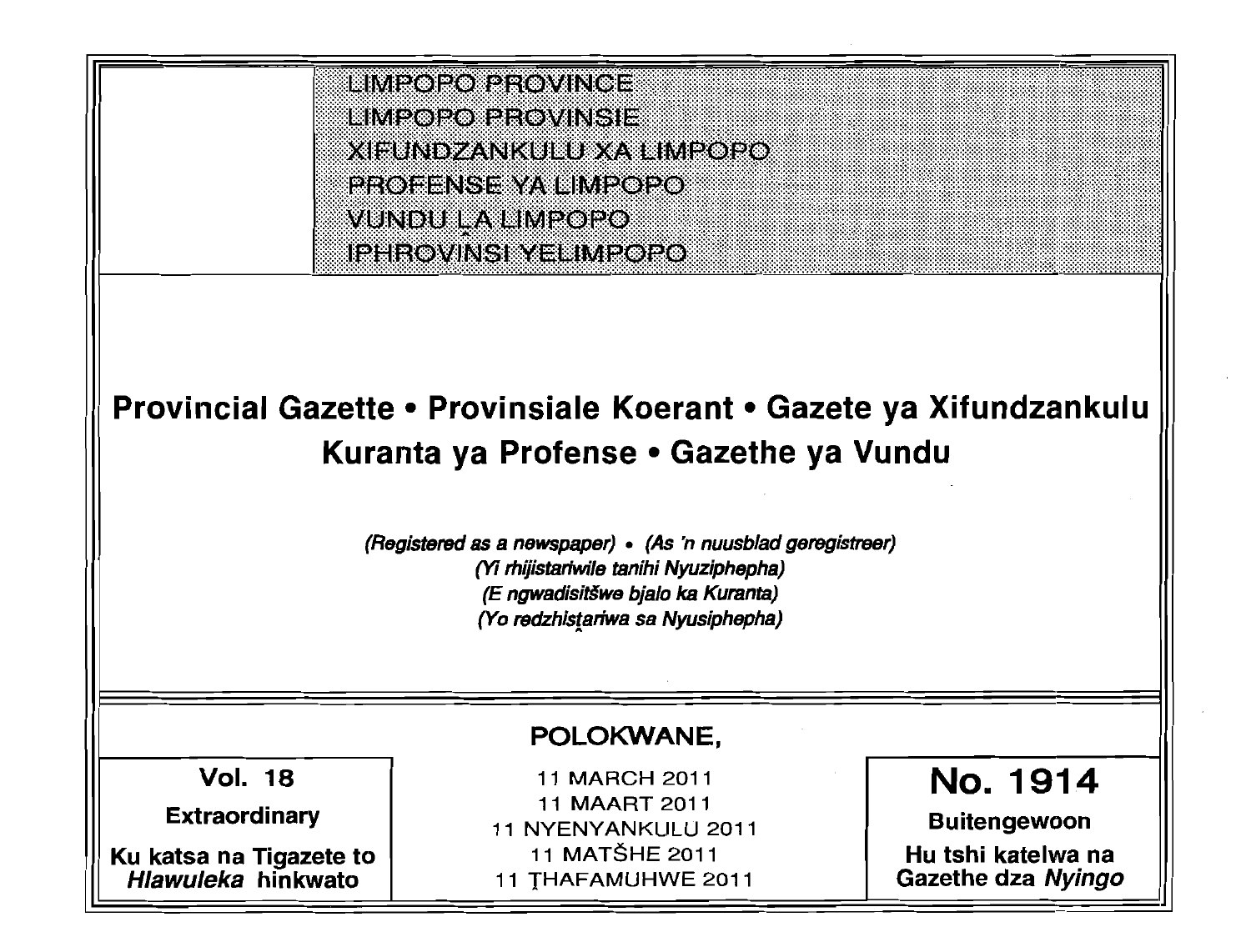### **IMPORTANT NOTICE**

**The Government Printing Works will not be held responsible for faxed documents not received due to errors on the fax machine or faxes received which are unclear or incomplete. Please be advised that an "OK" slip, received from a fax machine, will not be accepted as proof that documents were received by the GPW for printing. If documents are faxed to the GPW it will be the sender's responsibility to phone and confirm that the documents were received in good order.** 

**Furthermore the Government Printing Works will also not be held responsible for cancellations and amendments which have not been done on original documents received from clients.** 

## **CONTENTS • INHOUD**

| No. |                                                                                                                                | <sup>o</sup> age<br>No. | Gazette<br>No. |
|-----|--------------------------------------------------------------------------------------------------------------------------------|-------------------------|----------------|
|     | <b>LOCAL AUTHORITY NOTICES</b>                                                                                                 |                         |                |
| 110 | Town-planning and Townships Ordinance (15/1986): Elias Motsoaledi Local Municipality: Groblersdal Amendment<br>Scheme 3192/3/1 |                         | 1914           |
| 111 |                                                                                                                                |                         | 1914           |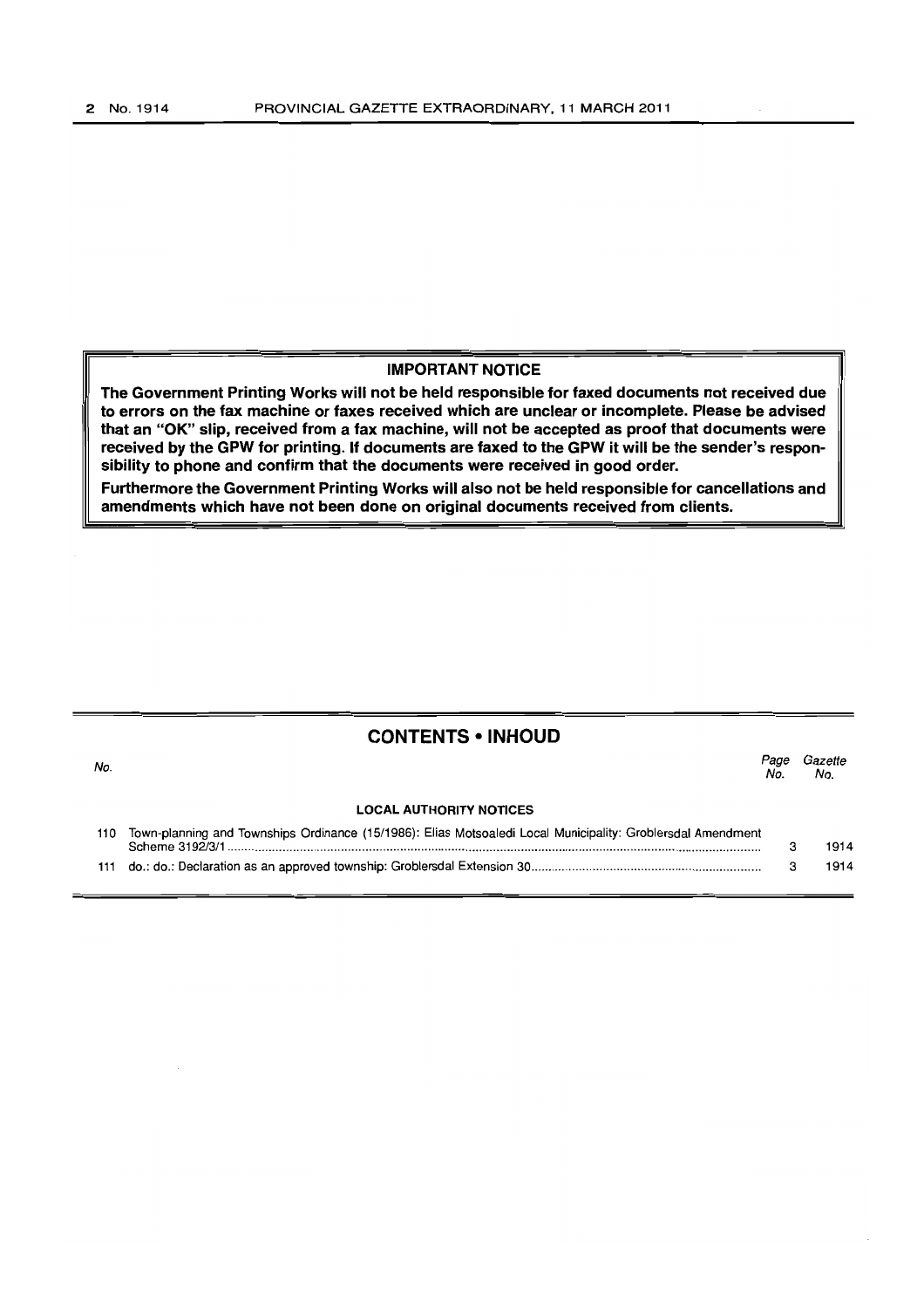# **LOCAL AUTHORITY NOTICES**

### **LOCAL AUTHORITY NOTICE 110**

## ELIAS MOTSOALEDI LOCAL MUNICIPALITY

It is hereby notified in terms of the provisions of Section 125(1) of the Town Planning and Townships<br>Ordinance (Ordinance 15 of 1986) that the Elias Motsoaledi Local Municipality has approved an Amendment Scheme with regard to the Land in the Township GROBLERSDAL EXTENSION 30, being an amendment of the Groblersdal Town Planning Scheme, 1981.

Map 3 A and the Scheme Clauses of this Amendment Scheme are filed with the Acting Head : Legal and Secretarial Services and are open during office hours.

The amendment is known as Groblersdal Amendment Scherne 3192/3/1

Acting Head: Legal and Secretarial Services. Groblersdal Extension 30 (IP06/99) 13/12/2007

**LOCAL AUTHORITY NOTICE 111** 

#### ELIAS MOTSOALEDI LOCAL MUNICIPALITY

### DECLARATION OF GROBLERSDAL EXTENSION 30 AS APPROVED TOWNSHIP

In terms of Section 103 of the Town Planning and Townships Ordinance, 1986 (Ordinance No 15 of 1986). the Elias Motsoaledi Local Municipality hereby declares the township of Groblersdal Extension 30 to be an approved township, subject to the conditions set out in the schedule hereto.

STATEMENT OF THE CONDITIONS UNDER WHICH THE APPLICATION MADE BY MAGNIFICENT MILE TRADING 73 (PTY) LTD (HEREAFTER REFERRED TO AS THE APPLICANTS / TOWNSHIP OWNERSI UNDER THE PROVISIONS OF SECTION C OF CHAPTER III OF THE TOWN PLANNING AND TOWNSHIPS ORDINANCE 1986 (ORDINANCE 15 OF 1986) FOR PERMISSION TO ESTABLISH A TOWNSHIP SITUATED ON PORTIONS 1181 AND 1132 OF THE FARM LOSKOP NOORD 12 JS. HAS BEEN GRANTED BY THE ELIAS MOTSOALEDI MUNICIPALITY

- 1. CONDITIONS TO BE COMPLIED WITH PRIOR TO THE DECLARATION OF THE TOWNSHIP AS AN APPROVED TOWNSHIP :-
	- $1.1$ **GENERAL**

The applicant shall satisfy the local authority that :-

- The provisions of section 72, 75 and 101 of the Town Planning and  $a)$ Townships Ordinance, 1986, have been complied with.
- The relevant amendment scheme is in order and can be published simultaneously b) with the declaration of the township as an approved township.
- The Record of Decision (ROD) from LDACE has been submitted to this Department. C) and that all conditions shall be adhered to by the applicant.

#### $\mathbf{2}$ **CONDITIONS OF ESTABLISHMENT**

 $2.1$ **NAME** 

The name of the township shall be Groblersdal Extension 30.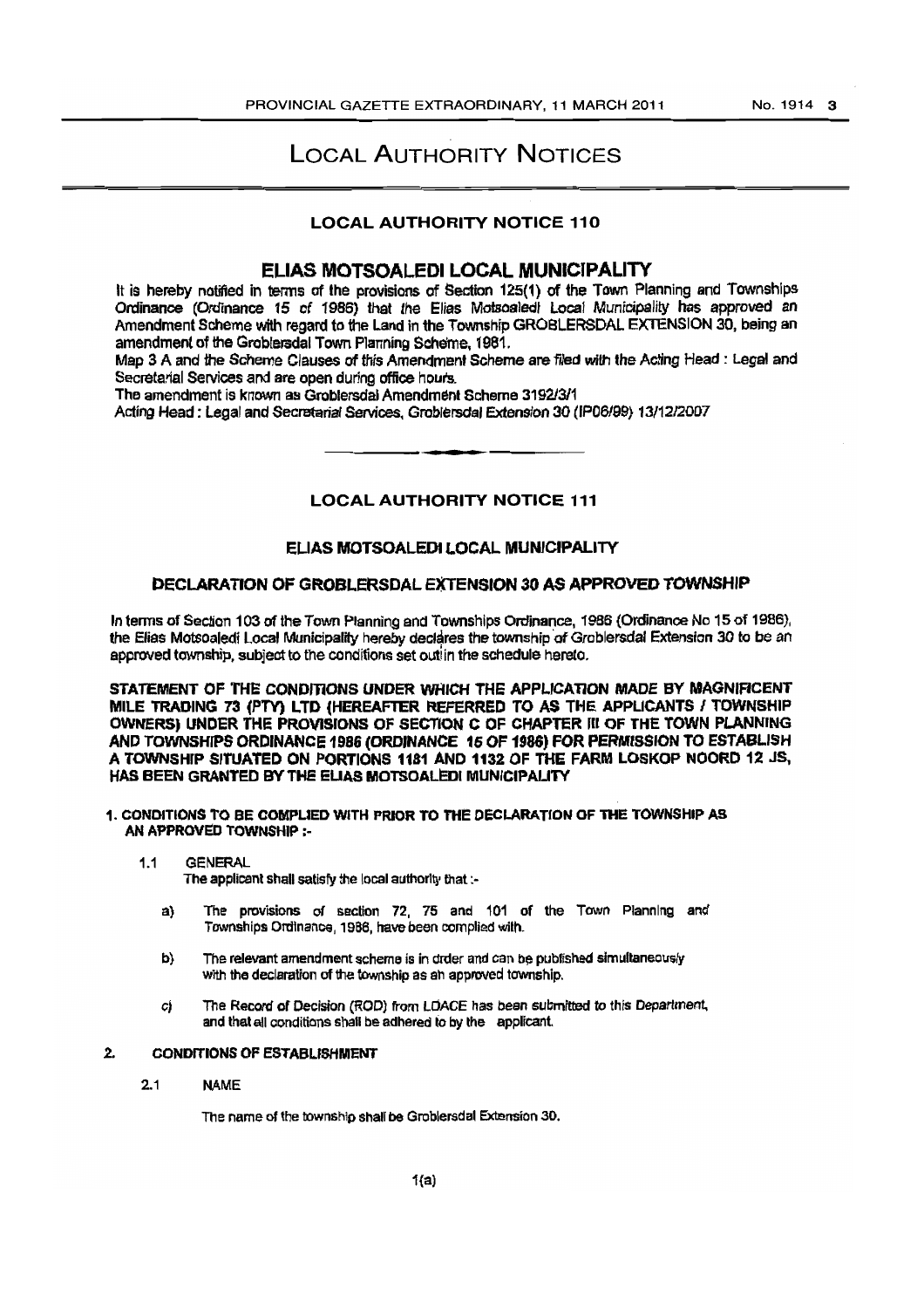2.2 DESIGN'

The township shall consist of erven and streets as indicated on the General Plan No 377/2008.

- 2.3 DISPOSAL OF EXISTING CONDITIONS OF TrfLE
- A. All erven shall be made subject to existing conditions of title, if any.
- B. All erven are not subject to the following conditions and servitudes which do not affect the township:
	- a) Condition A on page 2 of Certificate of Registered Title T.113375/2002 relating to Deed of Servitude K.183/1976-S, namely:

"Ole vaormalige Resterencie Gedeelte van die genoemde plaas LOSKO? NOORD, groot 41766,0932 hektaar, 'n gadeelte waarvan hiermee getransporteerword, is onderhewig aan die reg ten gunste van ESKOM om elektrisiteit bogronds of ondergronds te lei, tesame met bykomende regte, soos meer ten volle sal blyk uit Notariële Akte K. 183/1976-S."

b) Condition B on page 2 of Certificate of Registered Title T.113375/2002 relating to Deed of Servitude K.2421/1979-S, namely :

~Oje voorma/ige Resterende Gedeelte van die; genoemde plass lOSKOP NOORO, groet 38657,8518 hektaar, 'n gedeelte waarvan hierrhee getransporteer word, is onderhewig aan die reg ten gunste van ESKOM om elektrisiteit bogronds of ondergronds te lei, tesame met bykomende regte, soos meer ten volle sal blyk uit Notarläle Akte K.2421/1979-S."

c) Condition C on page 3 of Certificate of Registered Title T.113375/2002 relating to Deed of Servitude K.1231/1981-S. namely:

"Die voormallge Resterende Gedeelte van die genoemde plaas LOSKOP NOORO,groot 38473,9464 hektaar, 'n gedeelte waarvan hiermee getransporteer word, is onderhewig aan die reg ten gunste van ESKOM om elektrisiteit bbgronds of ondergronds te lei, tesame met bykomende regte, soos meer ten volle sal blyk uit Notariële Akte K 1231/1981-S.

d) Condition D on page 3 of Certificate of Registered Title T.113375/2002 relating to Deed of Servitude K.635/1982-S, namely:

"Die voormalige Resterende Gedeelte van die genoemde plaas LOSKOP NOORD, groot 38292,7775 hektaar, 'n gedeelte waarvan hiermee getransporteer word, is onderhewig aan die reg ten gunste van ESKOM om elektrisiteit bogronds of ondergronds te lei, tesame met bykomende ragte, soos meer volledig sal blyk uit Notarlele Akte K.63511982S.

e) Condition H on page 6 of Certificate of Registered Title T.113375/2002, namely :

"Verder onderhewlg aan die volgende voorwaarde opgele ingevolge Artikel 4(2) van die Wet op die Onderverdeling van Landbougrond, 1970, riaamlik:

Dat hierdie eiendom en Gedeelte 881 van die plaas Loskop Noord 12, Registrasie Afdeling JS, Mpumalanga, groot 114,9999 hektaar, behalwe vir die uilbreiding van bestaande verbande om die inkomende gedeelte in te sluit, nie afsonderlik met 'n verband beswaar, afsonderlik oorgedra of op enige ander wyse afsonderfik mee gehandel mag word sonder die skriftelike toestemming van die Minister van Landbou nie.<sup>"</sup>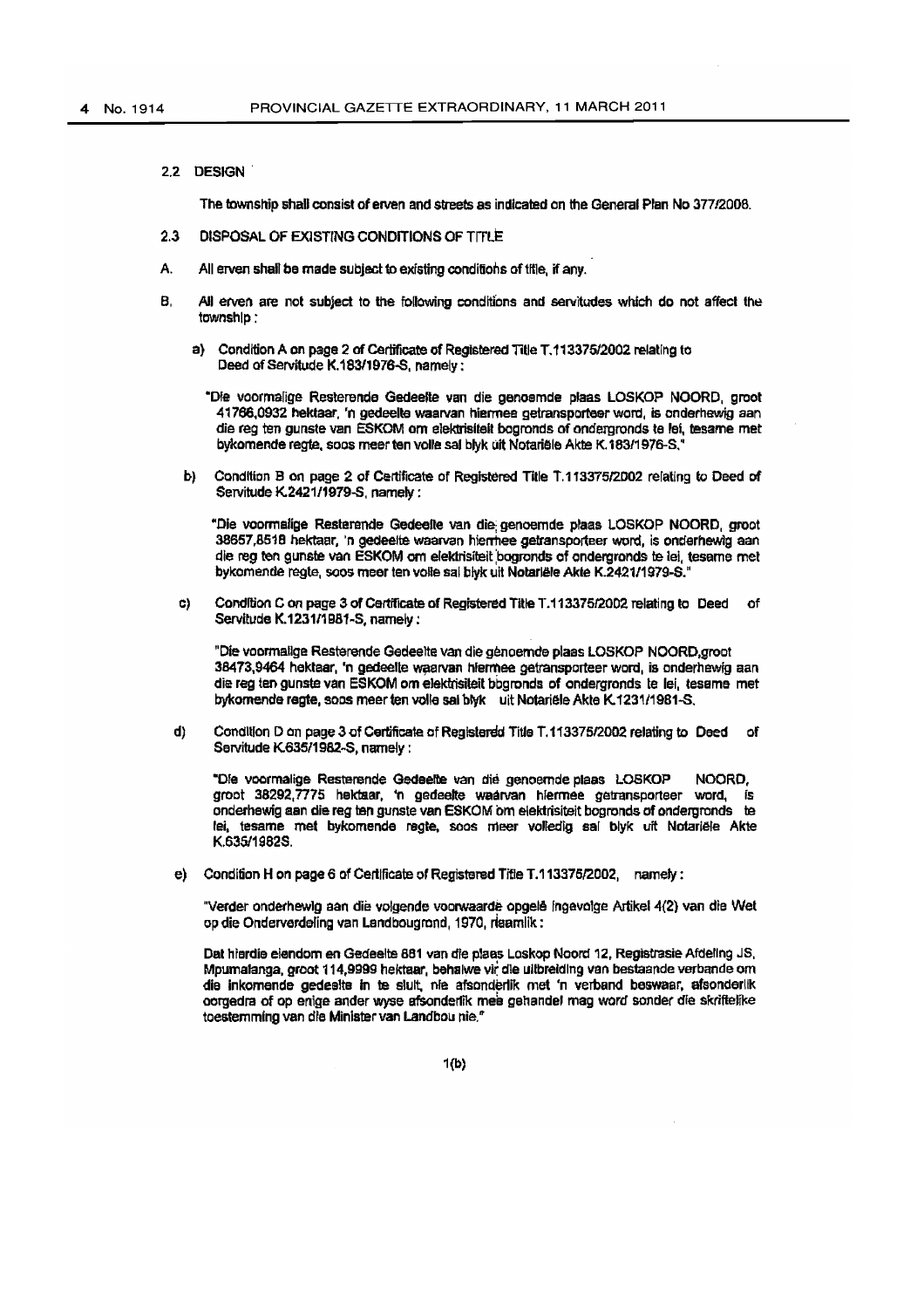f) Condition A on page 2 of Deed of Transfer  $\uparrow$  144583/2001 relating to Deed of Servitude K.183f1976-S, namely:

"Die voormalige Resterende Gedeelte van die genoemde plaas LOSKOP NOORD, groot 41766,0932 hektaar. 'n gedeelte waarvan hiermee getransporteer word, is onderhewig aan die reg ten gunste van ESKOM om elektrisiteit bogronds of ondergronds te lei, tesame met bykomende regte, soos meer ten volle sal blyk uit Notarlele Akte K.183/1976-S.

g) Condition B on page 2 of Deed of Transfer T.144583/2001 relating to Deed of Servitude K,242111979-S, namefy:

"Die voormalige Resterende Gedeelte van die genoemde plaas LOSKOP NOORD, groot 38657,8518 hektaar, 'n gedeelte waarvan hiermee getransporteer word. Is onderhewig aan die reg ten gunste van ESKOM om elektrisiteit bogronds of ondergronds te lei, tesame met bykomende regte, soos meer volledig sal blyk uit Notariële Akte K.2421/1979-S."

h) Condition C on page 2 of Deed of Transfer T.144583/2001 relating to Deed of Servitude K 123111981-S. namely:

"Die voormalige Resterende Gedeelte van die genoemde plaas LOSKOP NOORD, groot 38473,9464 hektaar, 'n gedeelte waarvan hiermee getransporteer word, is onderhewig aan die reg ten gunste van ESKOM om elektrisiteit tiogronds of ondergronds te lei, tesame met bykomende regte, soos meer ten volle sal blyk uit Notariële Ake K 1231/1981-S."

I) Condition D on page 3 of Deed of Transfer T.144583/2001 relating to Deed of Servitude K.53511982-8, namely:

"Die voormalige Resterende Gedeelte van die genoemde plaas LOSKOP NOORD, groot 38292,7775 hektaar, 'n gedeerte waervan hiermlae gelransporteerword. is onderhawig aan die reg ten gunste van ESKOM om elektrisiteit bogronds of ondergronds te lei, tesame met bykomende regta, soos meer ten volle sal blyk uit Notariële Akte K.635/1982-S."

- j) Condition A on page 7 of Deed of Transfer T.144583/2001 relating to servitudes mentioned above in paragraphs  $(f)$  en  $(f)$ .
- k) Conditions F(b)(i) and F(b)(ii) on page 5 of Deed; of Transfer T.144583/2001, namely :
	- "F(b) DIe volgende voorwaardes \$OO.S gestal deur die Departement van Waterwese sal van toepassing wees :
		- (i) Geen gebou of enige bouwerk hoegenaamd mag binne 'n afstand van dertig (30) meter vanaf die buitenste serwituutdraad langs die Departementele kanale en/of dreins opgerig word nie, sonder die skriftellke goedkeuring van die Minister van Waterwese nie:
		- (ii) Geen ontwikkeling van watter aard ookal mag binne dertig (30) meter van die gemelde serwituutdraad of tussen die drein en linker-oewer van die Hoofkanaal geskied nie, sonder die skriftelike triestemming van die Minister van Waterwese.
- $I$ ) Conditions G(a), G(b)(i), G(b)(ii), G(c), G(d) and G(e) on page 6 to page 7 of Deed of Transfer T. 144583/2001, namely:
	- "G(a) Die grand is onderworpe aan ewigdurende serwitute van waterleiding en/of dreinering, soos omskryf in Artikel 139, met insluiting van die regte bepaal in Artikels 141(3) en 142(1)(a), (b) en (c) van die Waterwet, 1956, soos gewysig, ten aanslen van enige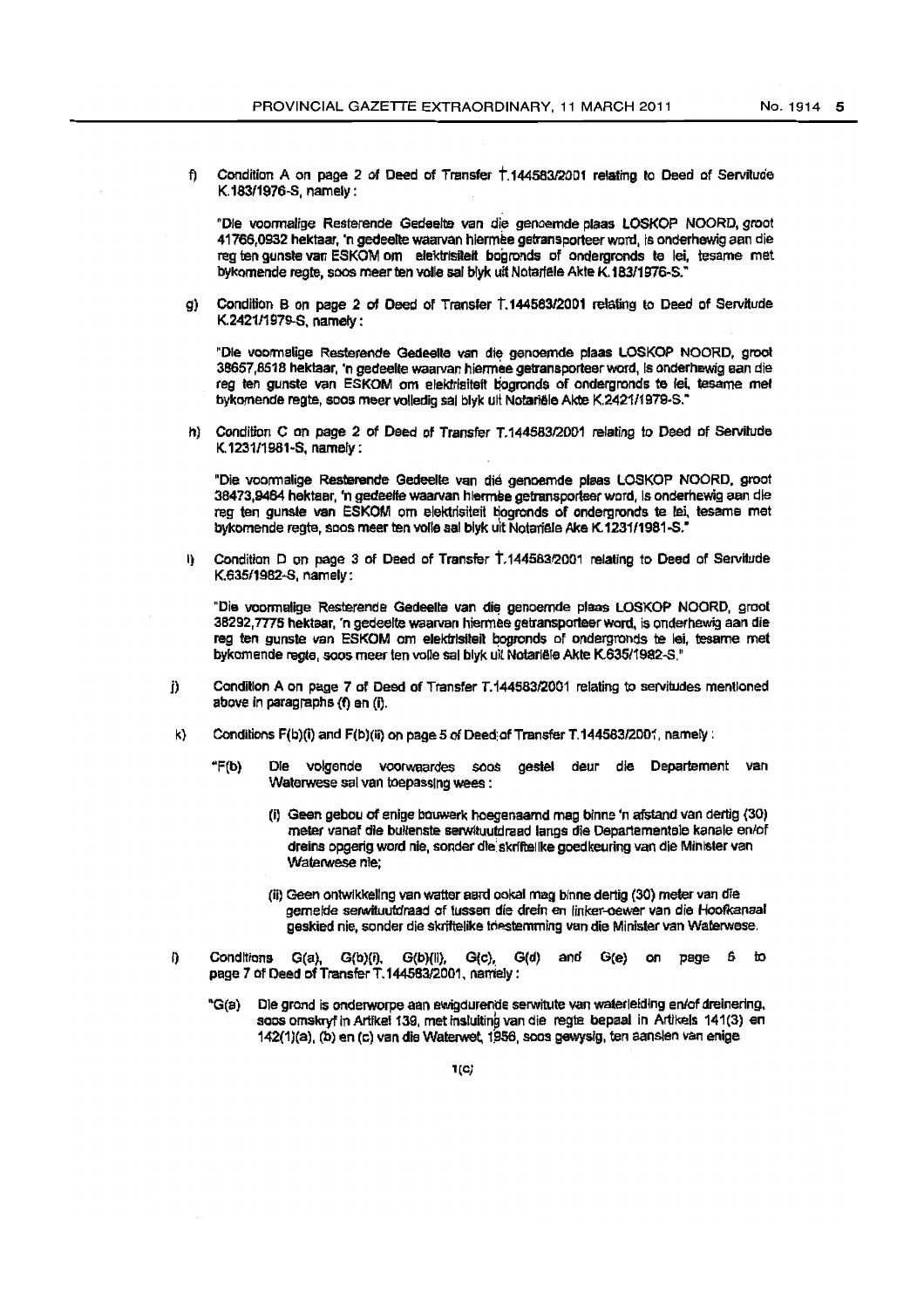enige bestaande kenale en afvaerslole' gebou onder hierdie Staatswaterskema, ten gunste van die Republiek van Suid-Afrika en is verder onderworpe aan die reg van die Minister of ander bevoegde gesag om enige verandering of vervanging te maak in die konstruksie of roete van die gesegde kanale en afvoerslote en om addisionele kanale en/of afvoerslote te bou. Die Staat sal en afvoerslote en om addisionele kanale en/of onder geen omstandighede aanspreeklik wees vir enige skade of verlies wat deur die eienaars gely mag word oor of op die gedeeltes wat aan die gesegde serwitute onderworpe is nie.

- (b) (i) Die Minister van Landbou of ander bevoegde gesag by wie die verpligting vir die onderhoud van die verdelingsvore en aflelvore hierna mag berus het die reg om damme, reservoirs, geleidings watervore, geute, pypleidings en aftelvore op die grond aan te 1è vir die toevoer van water na, of die afvoer van water van ander hoewes, of Staats- of privaatgrond, of vir publieke of ander doeleindes en om die nodige paaie langs sulke vore of afleivore te maak. Die behoorlik gemagtiode amptenare van die Staat of ander gemagtigde persone het te alle tye langs die genoemde pasie vrye deurgang oor die grond vir die doel om sluise te real en om, ingeval van belemmering van stroom die vore of afleivore te ondersoek, skoon te maak en te herstel.
	- (il) Ole Minister van landbou of ander bevoegde gassy het aftyd die reg *am*  afleivore en dreineringsvore oor die grond aan te Iê en om materiaal daarvan te neem, benodig vir herstel of ondertioud van die feivore en dreineringsvore. Die skoonmaak, instandhou en herstel van die gesegde leivore en dreineringsvore moet deur die eienaar gesamentlik en afsonderlik met ander elenaars en/of huurders van hoewes binne die nederaetting onderneem word.
- (c) Die Staat, Waterraad of ander bevoegde liggaam aanvaar geen aanspreeklikheld vir enige verlies wat die elenaar van die grond mag Iy as gevolg van waterskaarste of enige beperking van water of enige misoeste as gevolg daarvan, of enige skade wat deur oorstroming, deursypeling of enige oorloop van water veroorsaak is nie, en die elenaar het geen eis teen die Staat, Waterraad of ander bevoegde liggaam vir enige vergoeding ten aansien daarvan nie.
- (d) 'n Reg-van-Weg ten gunste van die huurders en/of eienaars van aangrensende of naburlge hoewes op die nedersettlng In 'n geskikte rigting na die naaste publieke pad moet te alle tye oor die grond toegestaan word, ten gunste van die elenaars, huurders of okkupeerders van die ander gedeeltes op die nedersetting, mits sodanige reg-vanweg volgens die mening van bevoegde gesag nodig is.
- (e) Die eienaarmoet,lngeval die heleofenlge gecleelte van die Qrond gebruik word virdie weiding van vee van watter soort ookal, die grense daarvan asook die kante van alle besproeiingskanale, vore of afteivore wat daaroor gaan, omhein ooreenkomstig spesifikasies deur die Minister van Landbou vasgestel."
- m) Condition D relating to conditions set out in paragraphs (k) and (i) above.
- n) The condition contained in paragraph 2 on page 10 of Deed of Transfer T.144583/2001, namely:

"Endorsement in terms of Section 6(2) of Act 70 of 1970 :

 $1(d)$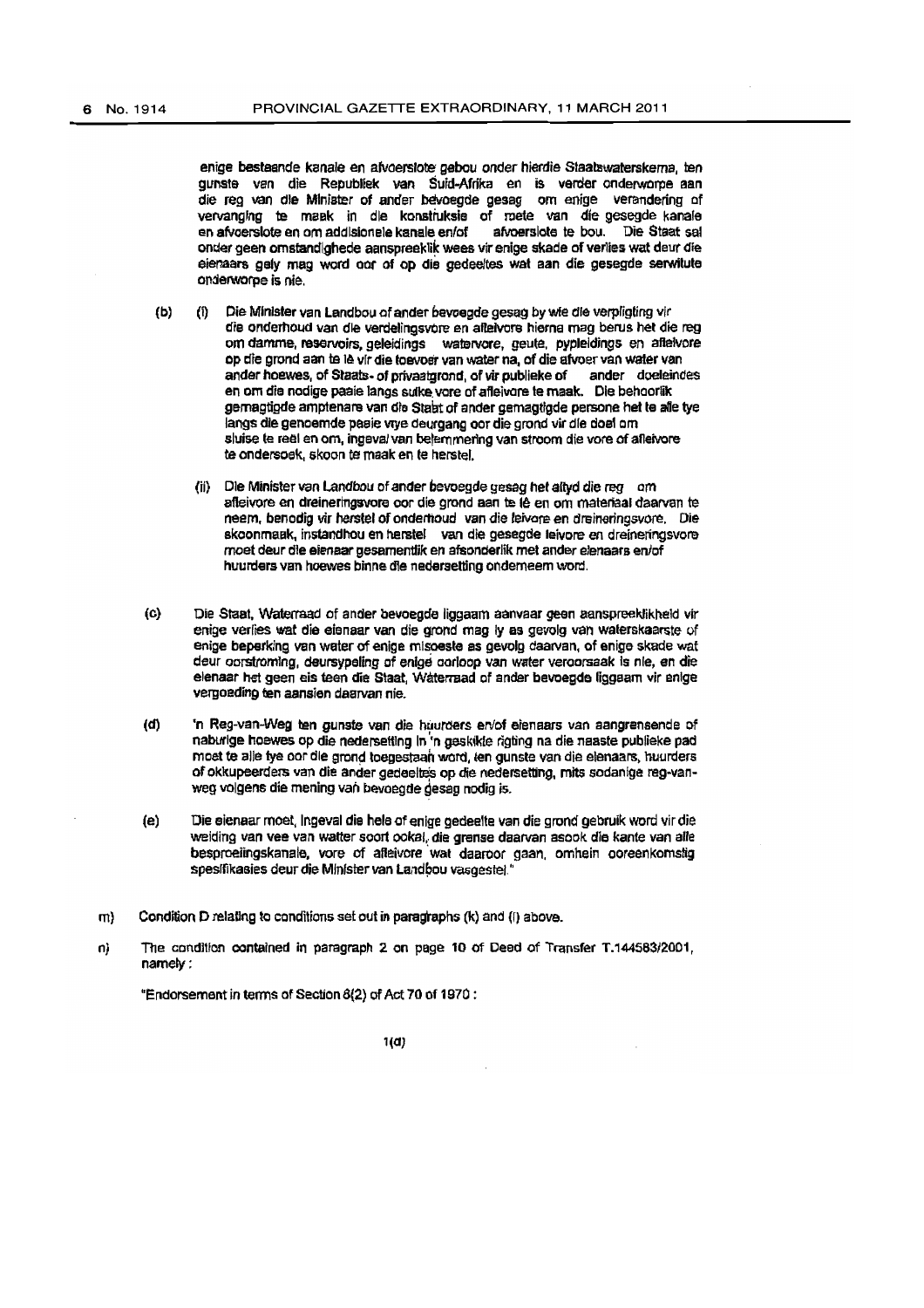The within-mentioned property and portion 1132 (a portion of Portion 882) 882 of the farm Loskop Noord 12, Registration Division JS, Mpumalanga Province, may, in terms of Section 4(2) of Act 70 of 1970, not be separately mortgaged or transferred without the consent of the Minister of Agriculture. Vide consent no 35530 filed with Certificate of Registered Title T.113375/2002."

Ċ. a) The following erven are subject to the rights to minerals in condition E on page 3 to page 5 of Deed of Transfer T.144583/2001 relating to Notarial Deeds of Cession No 938/1937-S and 941/1937-S, namely:

ERVEN 1209 to 1215, ERVEN 1238 to 1252, ERF 1254 and ERF 1256.

b) The following erven are subject to the right to minerals in condition F(a) on page 5 of Deed of Transfer T.144583/2001. namely:

ERF 1216, ERVEN 1220 to 1236.

c) The following erven are subject to the right to minerals in paragraphs (a) and (b) above, namely :

ERF 1217, ERF 1218, ERF 1219, ERF 1237, ERF 1255, ERF 1257.

- d) ERF 1253 is subject to Condition E on page 3 to page 5 of Certificate of Registered Title T.113375/2002 and condition F on page 5 of Certificate of Registered Title T.113375/2002 and condition G on page 6 of Certificate of Registered Title T.113375/2002, namely:
- E. "Daardie gedeelte van die elendom hiermee toegeken voorgestel deur die figuur efJKLMNOPQRSTUVWXYZA'B'C D'EF'ABCe op Kaart LC No A.1986/83 geneg aan Grondbrief T.14152/87 en wat 'n gedeelte uitmaak van daardie gedeelte van die plaas LOSKOP NOORD 242, voorgestel deur die figuur Qg - Qf - Qe - $\bar{B}g - Lr - Lq - Lp - Lq - Ke - Kv - Ku + Og$  met uitsondering van figure Qh - Qi - Qj  $-$  Qk -Ql - Qm - Qh - Wi - Wj - Wk - Wi - Wm - Wn - Wc - Wp - Wi en Wq - Wr -Ws - Wt - Wu - Wv - Ww - Wx - Wy - Wx - Wz - Wg op Kaart LG Nr A.4008/50 geheg aan Sertifikaat van Verenigde Titel T.26941/1952 is spesiaal onderworpe aan die volgende voorwaarde naamlik":
- 1. "All rights to minerals:
- All rights which in terms of the Gold Laws, are or may be allotted to the  $2<sup>1</sup>$ freehold owners, arising from rights to minerals, claims and mynpachts;

#### $2.4$ **DEMOLITION OF BUILDINGS AND STRUCTURES**

The township owners shall at their own expense cause all existing buildings and structures situated within the building line reserves, side spaces or over common boundaries to be demolished to the satisfaction of the local authority, within a period of six (6) months from the date of publication of this notice

 $1(e)$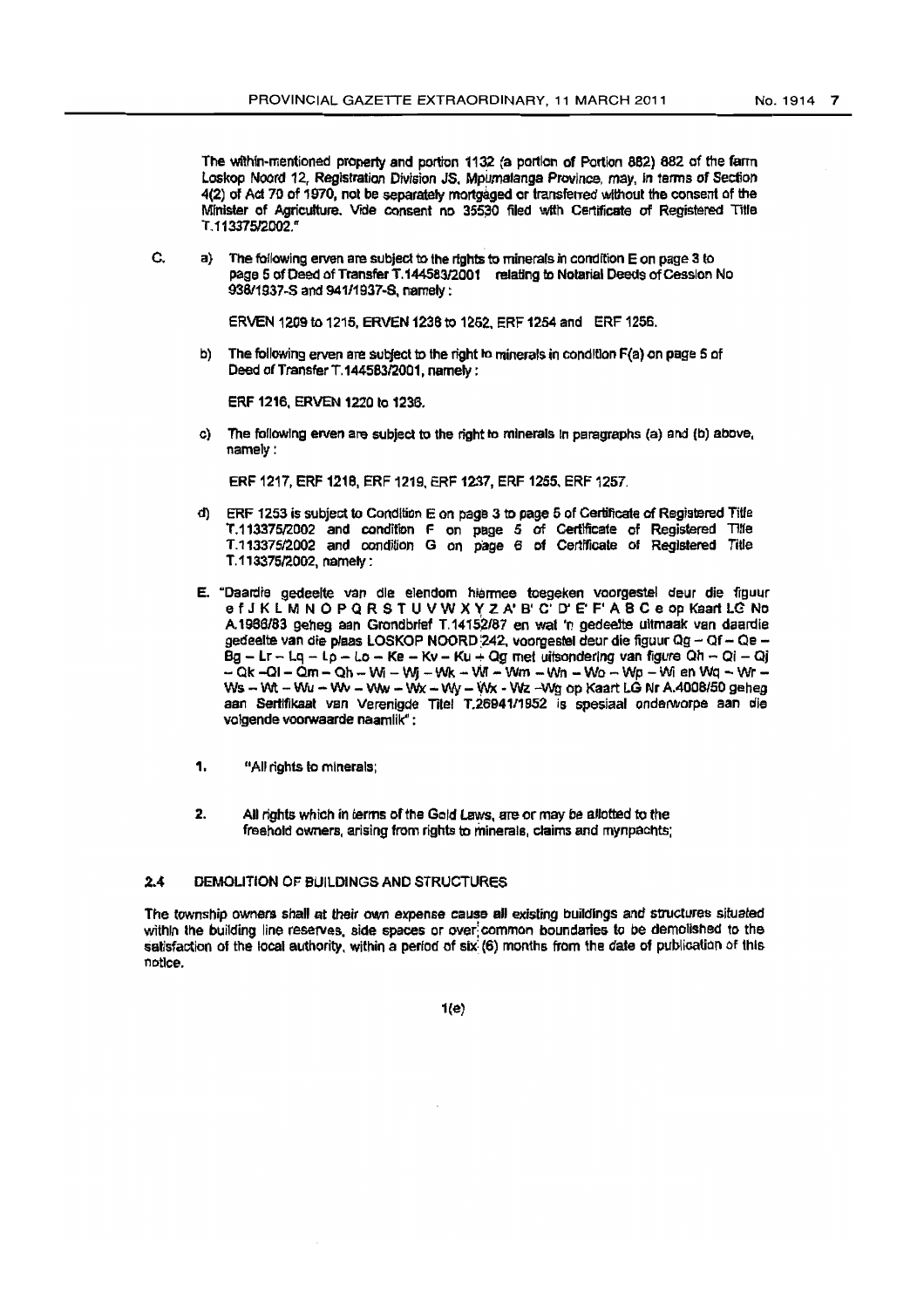2.5 REMOVAL OR REPLACEMENT OF MUNICIPAL SERVICES If, by any reason of the establishment of the township, it becomes necessary to remove or replace any existing municipal services, the cost thereof shall be borne by the township owners.

### 2.6 OBLIGATIONS IN REGARDS TO ENGlNEEERING SERVICES

- (a) The township owners shall within such period as the local authority may determine, fulfill their obligations in respect of the provision and installation of engineering services as previously agreed upon between the township owner and the lodal authority. This can be provided by the bore holes and a septic tank and reed bed type sewer system will be allowed.
- {b) Once water. sewer and electrical networks have been installed, the same win be transferred to the Home Owners Association, free of cost, which shall maintain these networks (except internal streetlights) subject to (a) above.
- (c) The township owner is liable for the erection and maintenance of street name signs on the private road.

#### 2.7 ACCESS

Ingress and egress to and from the township shall be from Road P95-1 and to the satisfaction of the Local Authority and Provfncial Roads Department.

#### 2.B eNVIRONMENTAL REQUIREMENTS

The townships owner shall comply with all conditions as set out in the Record of Decision of the Limpopo Department of Economic Development, Environment and Tourism, dated 19 July 2007.

#### 3. CONDITIONS OF TITLE

The erven shall be subject to the following conditions imposed by the local authority in terms of the provisions of the Town Planning and Townships Ordinance, 1986:-

- 3,1 ALI. ERVEN (EXCEPT ERVEN 1256 & 1257)
- (a) The erf is subject to a servitude, 2m wide, in favour of the local authority for sewerage and other municipal purposes, along any two boundaries other than a street boundary, provided that the local authority may dispense with any such servitude.
- (b) No building or other structure shall be erected within the aforesaid servitude area and no largerooted trees shall be planted within the area of such servitude or within 2m thereof.
- (c) The local authority shall be entitled to deposit temporarily on the land adjoining the aforesaid servitude such material as may be excavated by it during the course of the construction, maintenance or removal of such sewerage main and other works on it, in its discretion, may deem necessary, and shall further be entitled to reasonable access to the said land for aforesaid purpose. subject to any damage done during the process of the construction, maintenance or removal of such sewerage mains and other works being made good by the local authority.
- {d) AU conditions as set out in the Reoord of Decision of the Umpopo Department of Economic Development, Environment and Tourism, dated 19 July 2007 shall be complied with.

1(1)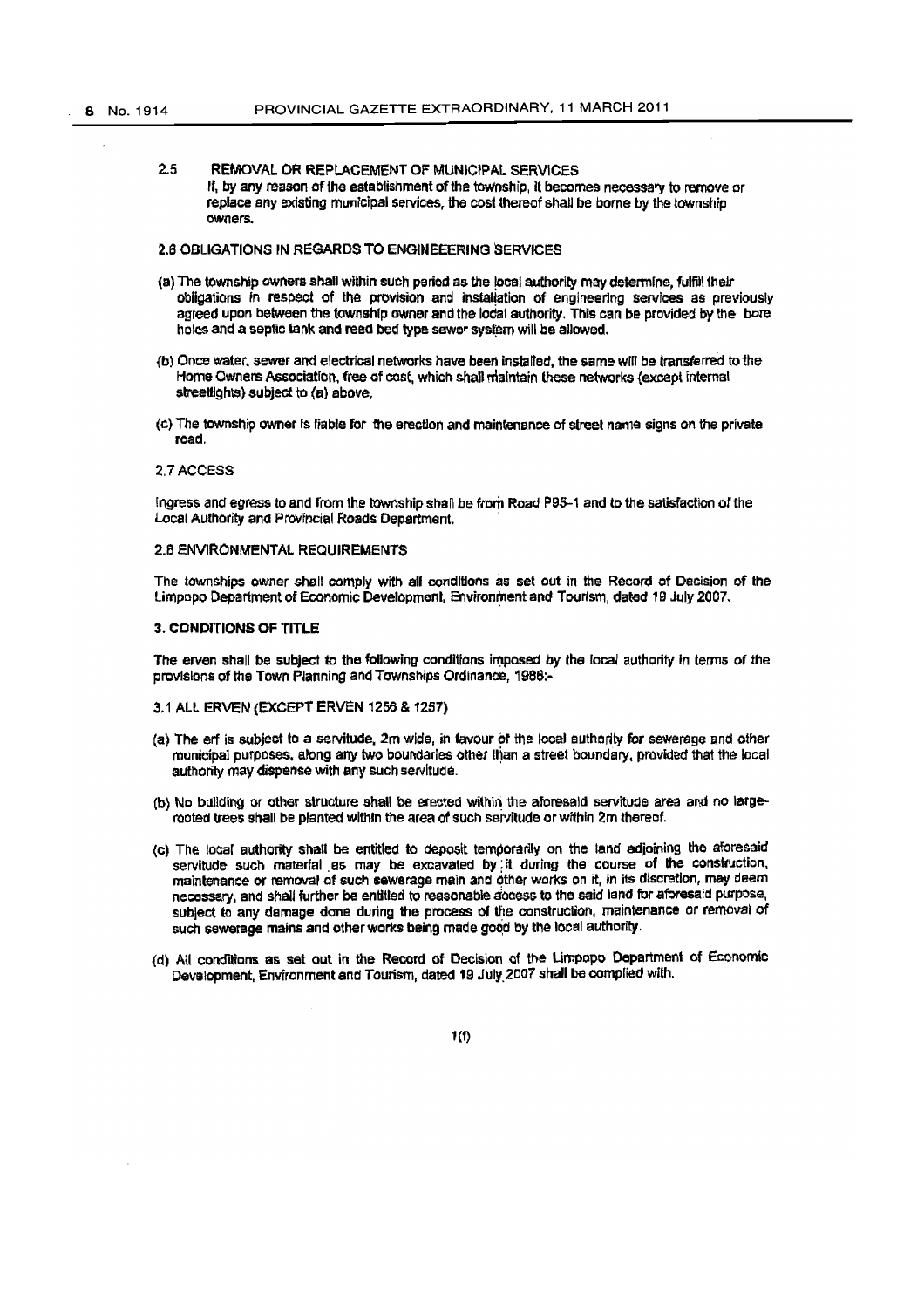### 3.2 ERVEN 1253, 1255, 1256 & 1257

The erven are subject to a Right of Way and Services Servitude in favour of the local authority and the owners of the erven in the development

3.3 ERF 1253

The erf is subject to a 10m Right of Way Servitude indicated by line AB and BC on General Plan SG No 377/2008 in favour of the local authority and the owners of the erven in the development.

#### 4. CONDITIONS TO BE INCORPORATED IN THE TOWN PLANNING SCHEME IN TERMS OF SECTION 125 OF ORDINANCE 15 OF 1986, IN ADDITION TO THE PROVISIONS OF THE TOWN PLANNING SCHEME IN OPERATION

### 4.1 GENERAL CONDJTIONS (APPLICABLE TO All ERVEN)

The following conditions shall be applicable to all erven:

- 1) Except with the written consent of the local authority, and subject to such conditions as It may determine -
- (a) Neither the owner nor any other person shall have the right, save and except to prepare the erf for building purposes, to excavate there from any material.
- (b) Neither the owner nor any other person shall sink any wells or boreholes thereon or abstract any subterranean water there from.
- (c) Neither the owner nor any other person shall have the right to make, or permit to be made, on the erf for any purpose whatsoever, any tiles or earthenware pipes or other articles of the like nature.
- 2) Where, in the opinion of the local authority, it is impracticable for storm water to be drained from higher-lying erven direct to a public street the owner of the lower lying erf shall be obliged to accept and I or permit the passage over the erf of such storm water: Provided that the owners of any higher lying erven, the storm water from which is discharged over any lower lying erf, shall be liable to pay a. proportionate share of the cost of any pipeline or drain whiCh the owner of such lower lying erf may find necessary to lay or construct for the purpose of conducting the water so discharged over the erf.
- 3) The sitting of buildings, including outbuildings erected in the property, and entrance to and exits from the property shall be to the satisfaction of the local authority.
- 4) The registered owner is responsible for the maintenance of the whole development on the property. If the local authority is of the opinion that the property, or any portion of the development, is not being adequately maintained the local authority shall be entitled to undertake such maintenance at the cost of the registered owner.

5) The main building, which shall be a completed building, and not one which has been partly erected and is to be completed at a later date, shall be erected simultaneously with, or before. the outbuildings.

No material or goods of any nature may be deposited or stored within the building restriction area along the boundary or any existing street, proposed street or widening and such portion shall not be used for any purpose other than for laying out and maintaining lawns, gardens, parking or access: Provided that if a screen wall is required to be erected on such a boundary this requirement may be relaxed with the written consent of the local authority and subject to such conditions as the local authority requires.

1(g)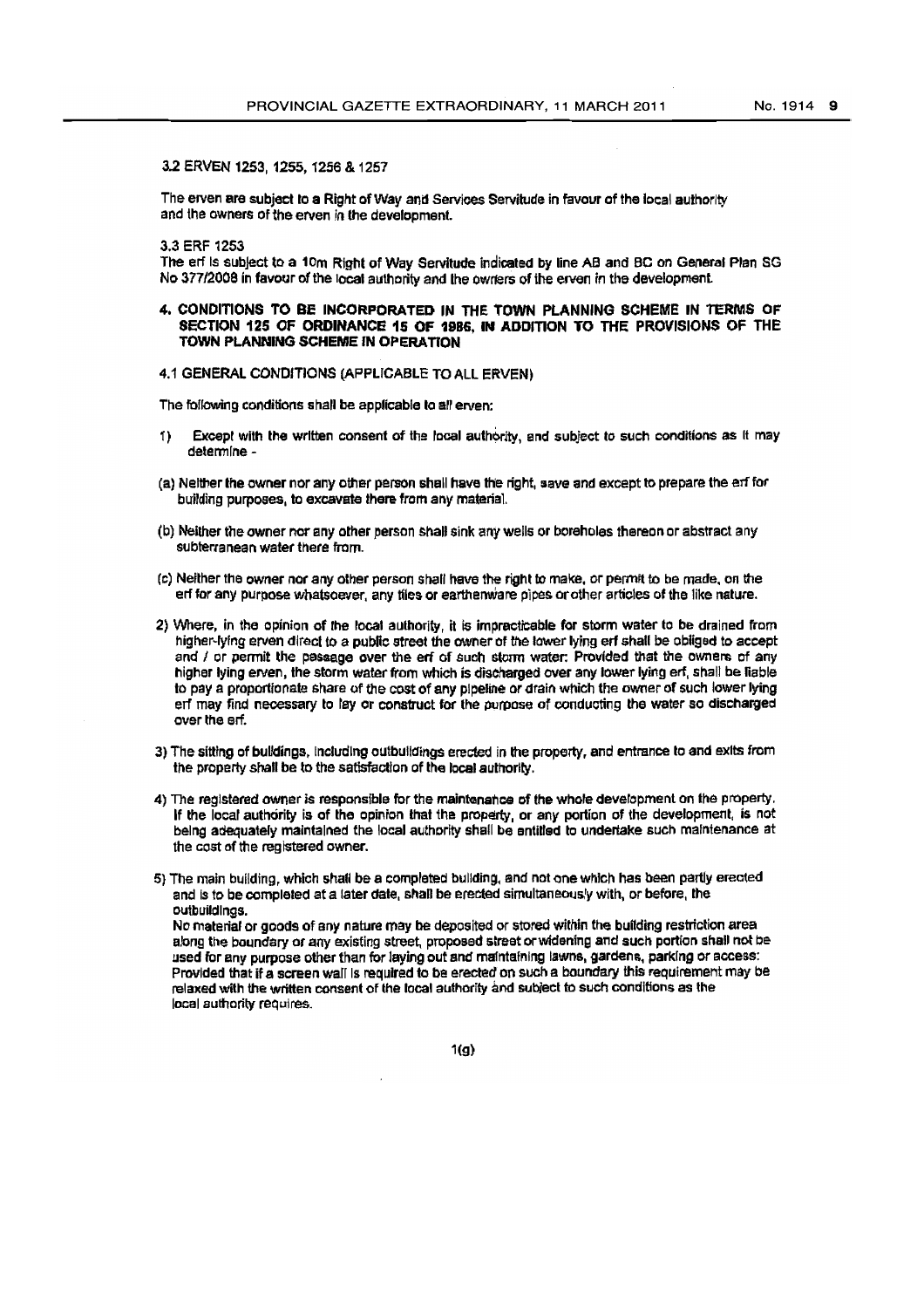- 6) If the property is fenced or enclosed in any other manner, the extent, material, design, height and position and maintenance shall be to the satisfaction of the local authority.
- 7) Proposals to overcome possible detrimental soil conditions to the satisfaction of the local authority must be contained in the building plans which are submitted to the local authority for approval and all buildings must be erected in accordance with the preventative measures accepted by the local authority.

4.2 ERVEN 1209 TO 1250 ARE SUBJECT TO THE FOLLOWING CONDITIONS

The erven shall be zoned "Special" for Rural Residential purposes

- (a) The property may be developed with a dwelling house and related and subservient buildings
- (b) The height of buildings shall not exceed 2 storeys, where a storey shall be a maximum of 4 meters high);
- (c) The coverage of buildings shall not exceed 5% of the area of the erf or 800 square meters;
- (d) The allowable Floor Area Ratio shall not exceed 0,2;
- (e) The number of dwelling units per erf will be limited to a main dwelling house only;
- (f) The minimum floor area of the dwelling unit on the erf shall be 120m<sup>2</sup>.
- (g) The building line on the street may not be less than 10m on street boundaries and 15m on the side boundaries;
- (h) A maximum area of 1 000 square meters of the property may be used to the development of a dwelling house and related uses. The balance of the property may not be cleared and must remain in its natural state and may not be fanced in any manner whatsoever;
- (i) A Section 21 Company (Home Owners Association) or a similar company shall be established which shall regulate at least the following:
- m The architectural style of the dwelling units;
- ! The type of gardens (fauna & flora) to be allowed, if any:
- □ The rules on keeping pets, the type of pets and the number allowed;
- F. The type of fencing allowed, if any:
- 5 The maintenance of the private open space area and the game contained therein;
- The maintenance of the private road and the access control facility;
- m The types of trees and shrubs that may be planted and removed;
- E The type of sewer treatment to be used and the position of a septic tank on the property;
- a Building rules & regulations for building regulations;
- LI Rules of conduct:
- D Access control arrangement;
- **n** Rubbish Removal:
- C Provision of services:
- E Provision of water to the development
- a Land uses allowed.
- (j) No mature trees may be removed, except for construction purposes;
- (k) Applications for change in land use, including densification, must be approved by the Section 21Company (Home Owners Association)
- (I) The properties may be utilized for residential purposes only and no other uses would be allowed, i.e. no business and or agricultural purposes allowed.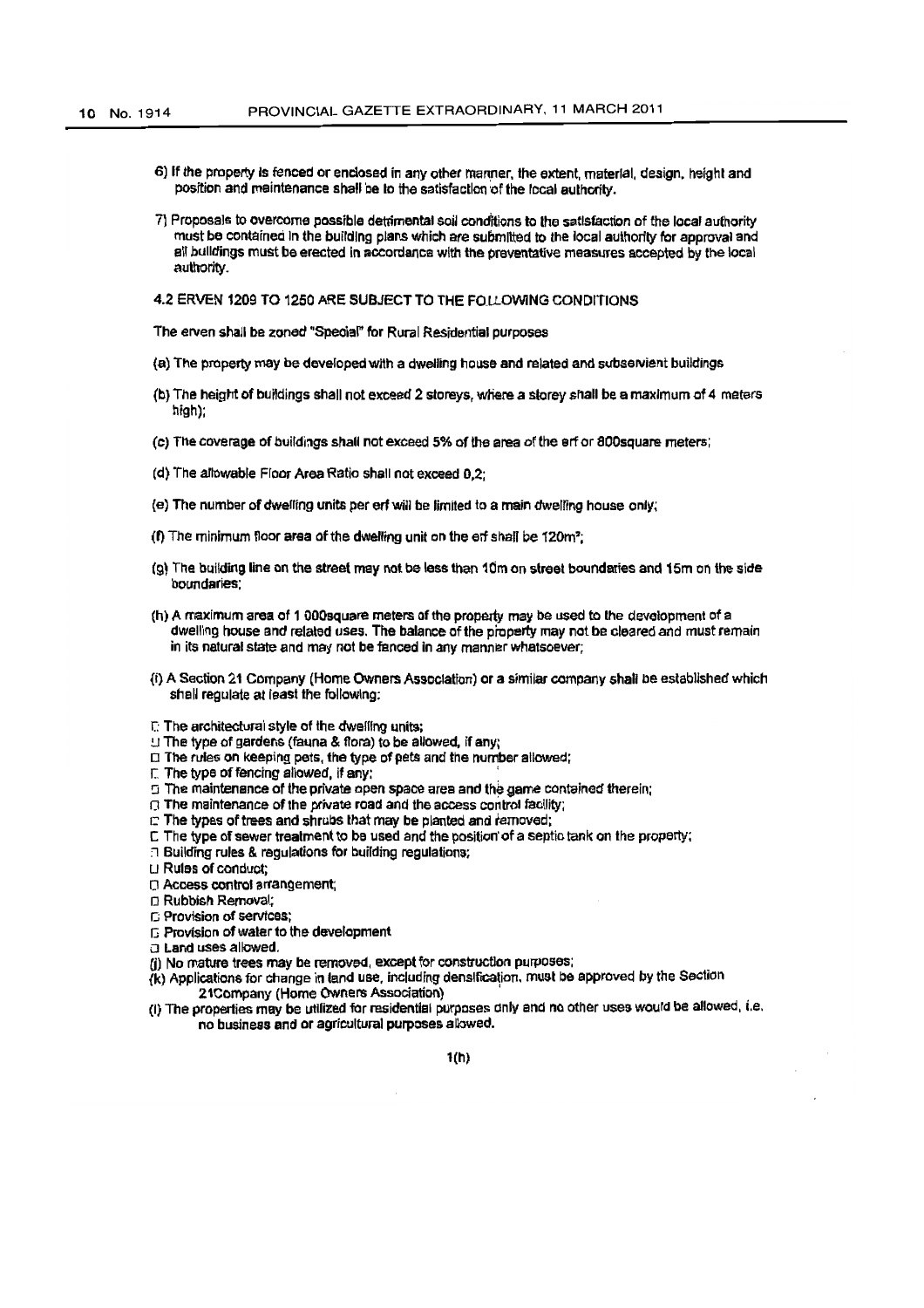### 4.3 ERF 1252 SHALL BE SUBJECT TO THE FOLLOWING CONDITIONS

The erf shall be zoned "Special" for rural residential purposes including a questhouse.

- (a) The erf is subject to the same conditions as set out under paragraph 4.2, except paragraph (i).
- (b) The erf may be used for a ten bedroom guesthouse with a related conference facility and restaurant:
- (c) The conference facility may accommodate a maximum of thirty people;
- (d) The restaurant shall be for the use of the patrons of the guesthouse. In addition to this it may accommodate up to a maximum of 40 other quests.

#### 4.4 ERVEN 1253 TO 1255 SHALL BE SUBJECT TO THE FOLLOWING CONDITIONS

The erven shall be zoned "Agricultural".

- (a) The erven are for the use of the residents of the township;
- (b) The erven must be utilized for game farming:
- (c) The erven shall be maintained by the Section 21 Company (Home Owners Association)
- (d) Any buildings to be erected must be approved by the Section 21 Company (Home Owners Association<sup>1</sup>
- (e) A separate company will be established, of whom all the owners will be shareholders, which shares may be sold, that would manage the game to be kept on the erf or erven.

### 4.5 ERVEN 1251 SHALL BE SUBJECT TO THE FOLLOWING CONDITIONS

The erf shall be zoned "Special" for Recreational Area.

- (a) The erf is for recreational purposes only;
- (b) The erf is for the use of the residents of the township;
- (c) The erf shall be maintained by the Section 21 Company;
- (d) The buildings on the erf may only be used for recreational uses and may not exceed 400m<sup>2</sup> in extent and may not exceed one storey in height.
- (e) The property may be developed with a shop/klosk which may not exceed 100 m<sup>2</sup> in extent and may not exceed one storey in height.

 $1(f)$